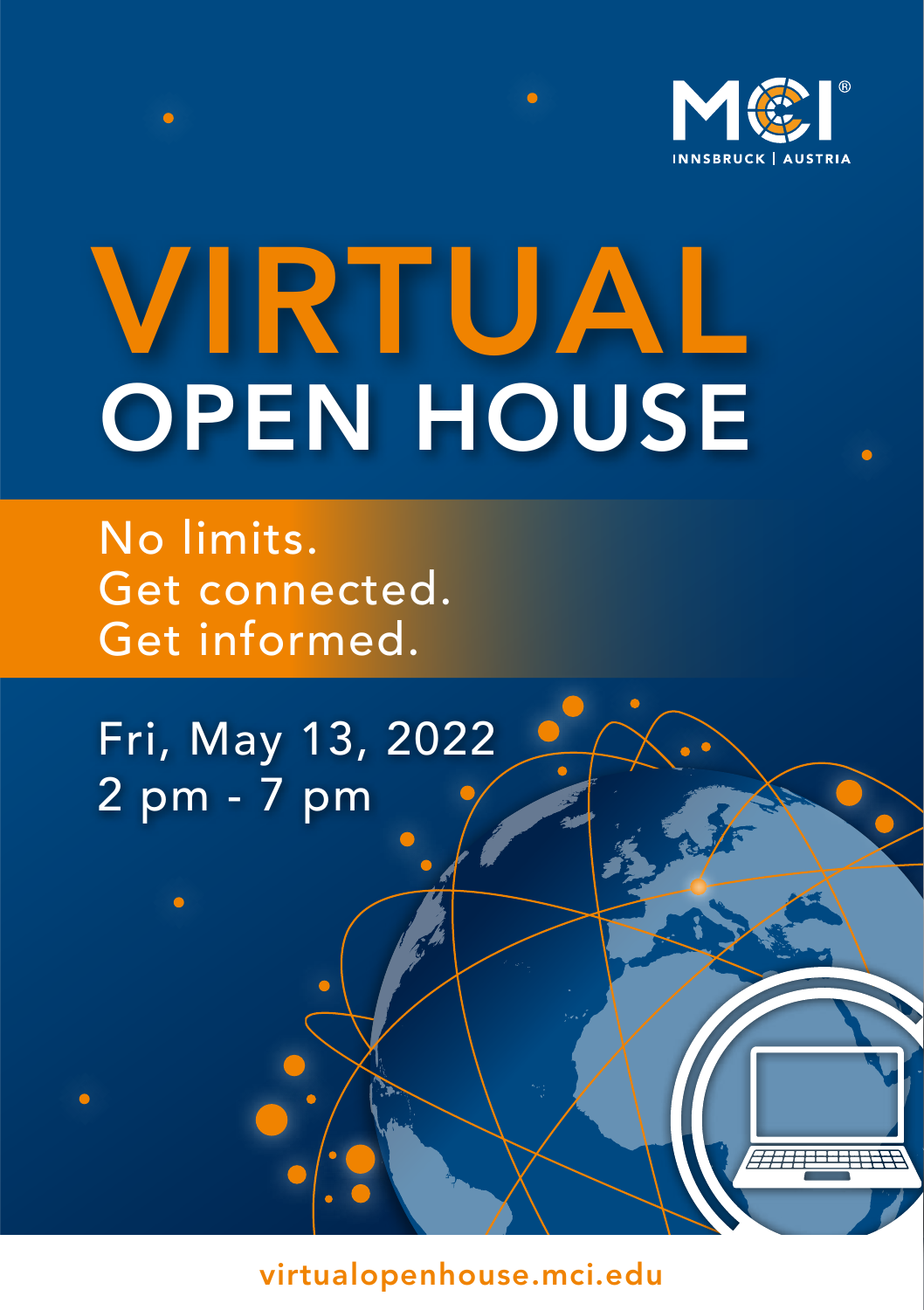# VIRTUAL OPEN HOUSE

# Dear visitors!

The MCI Virtual Open House offers the perfect opportunity to gain an insight into the unique variety of study programs offered by the Entrepreneurial School®.

#### NO LIMITS. GET CONNECTED. GET INFORMED.

An exciting mix of informative lectures, presentations of all study programs, and personal conversations await you. One to one chat and video rooms guarantee for personal attention.

Follow the success stories of our guest speakers live and get to know our lecturers. Put your personalized program together from the following exciting contents!

We look forward to meeting you! Your MCI Team

## SUPPORTING PROGRAM

| <b>MCI SERVICES &amp; MARKET</b>                                                                                                                                                                                              | Lang.   | <b>Time</b>        |
|-------------------------------------------------------------------------------------------------------------------------------------------------------------------------------------------------------------------------------|---------|--------------------|
| Information on MCI Student & Career Services, International<br>Relations, Language Center, Entrepreneurship & Startup as well<br>as Scholarships & Grants, Housing & Public Transportation and<br>Leisure & Sports Facilities | GER/ENG | $14:00 -$<br>19:00 |

| <b>PRESENTATIONS</b>                                                                                  | Lang.                    | Time           |
|-------------------------------------------------------------------------------------------------------|--------------------------|----------------|
| Andreas Altmann (Rector)<br>Welcome to MCI                                                            | <b>GER</b><br><b>ENG</b> | 17:00<br>18:00 |
| Brigitte Huter (Head of Student & Career Center)<br>Excellent Service - MCI's Student & Career Center | <b>GER</b><br><b>ENG</b> | 14:30<br>15:30 |
| Guest Speaker, Dominik Molnar (CEO)<br>Success Story "priorizR"                                       | <b>GER</b>               | 14:00          |
| Guest Speaker, Anna Greil (CEO)<br>Success Story "Uptraded"                                           | <b>GER</b>               | 15:00          |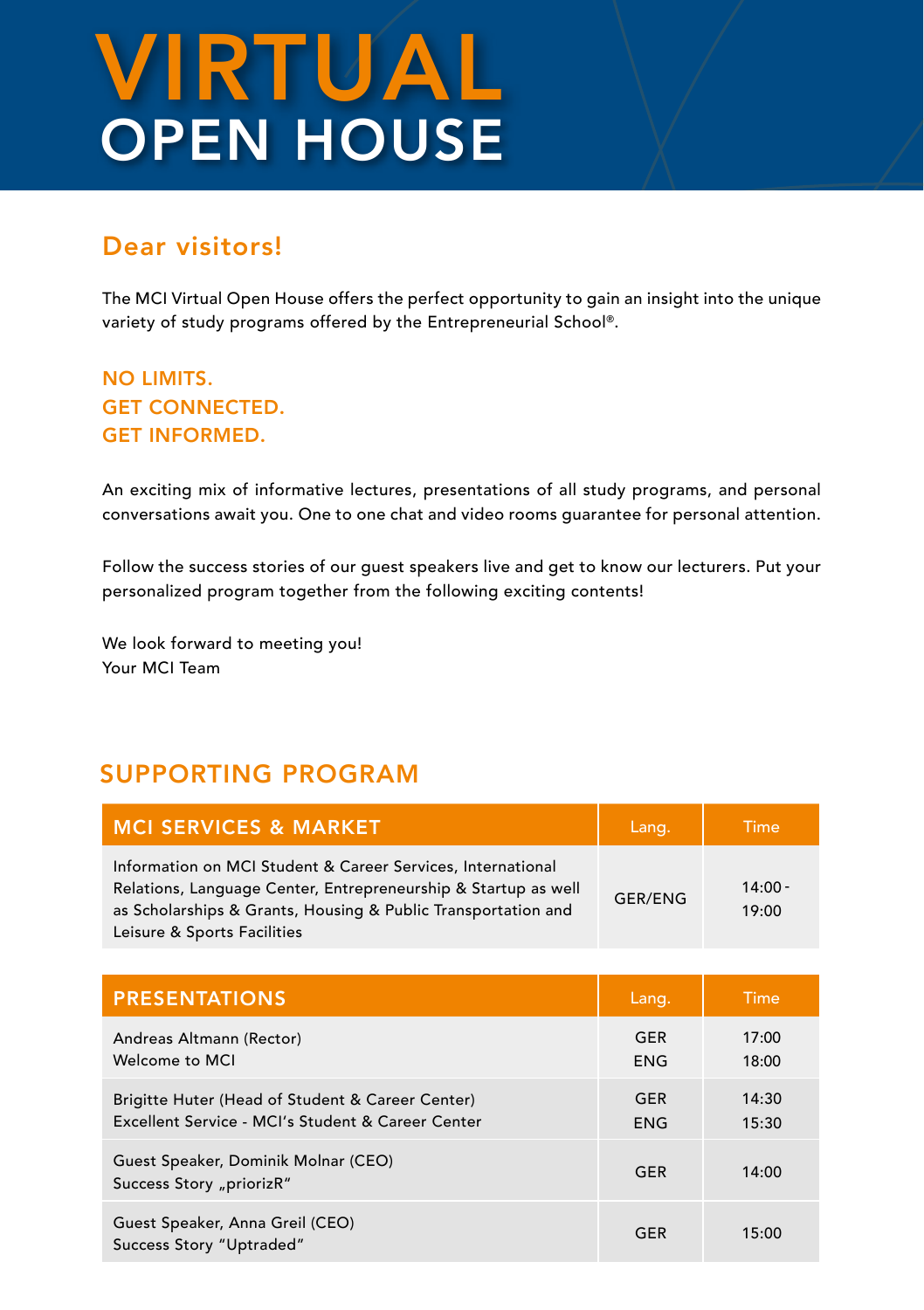# STUDY PROGRAM AND DEPARTMENT PRESENTATIONS

,,,,,,,,,,,,,,,

| <b>BUSINESS &amp; SOCIETY</b>                    | <b>Time model</b> | Lang.      | Time  |
|--------------------------------------------------|-------------------|------------|-------|
| <b>Business Administration Online, BA</b>        | PT/Online         | <b>GER</b> | 18:00 |
| <b>Business Administration Online, BA</b>        | PT/Online         | <b>ENG</b> | 17:30 |
| Corporate Governance & Finance Online, MA        | PT/Online         | <b>ENG</b> | 18:30 |
| Management, Communication & IT, BA               | <b>FT</b>         | <b>GER</b> | 14:00 |
| Management, Communication & IT, MA               | FT.               | <b>ENG</b> | 14:30 |
| Management & Law, BA                             | <b>FT</b>         | <b>GER</b> | 15:00 |
| International Business & Law, MA                 | <b>FT</b>         | <b>ENG</b> | 16:00 |
| Nonprofit, Social & Health Care Management, BA   | FT/Online         | <b>GER</b> | 15:30 |
| International Health & Social Management, MA     | FT.               | <b>ENG</b> | 14:30 |
| European Health Economics & Management, MA       | FT.               | <b>ENG</b> | 14:30 |
| Social Work, BA                                  | FT.               | <b>GER</b> | 14:00 |
| Social Work, Social Policy & Management, MA      | FT.               | <b>GER</b> | 15:30 |
| Entrepreneurship, Tourism & Leisure Business, BA | FT.               | <b>GER</b> | 14:00 |
| Entrepreneurship, Tourism & Leisure Business, BA | FT.               | <b>ENG</b> | 15:00 |
| Entrepreneurship & Tourism, MA                   | FT.               | <b>ENG</b> | 16:00 |
| Business & Management, BA                        | <b>PT</b>         | <b>GER</b> | 16:30 |
| Business & Management, BA                        | FT.               | <b>ENG</b> | 16:00 |
| International Business & Management, MA          | FT/PT             | <b>ENG</b> | 17:30 |

| <b>EXECUTIVE EDUCATION</b>              | Time model | Lang.      | LTime≀ |
|-----------------------------------------|------------|------------|--------|
| Management & Leadership MSc             | <b>PT</b>  | <b>GER</b> | 17:30  |
| Digital Business & Entrepreneurship MBA | PT/Online  | <b>GER</b> | 17:30  |
| Digital Business & Tech Law LL.M.       | PT/Online  | <b>GER</b> | 17:30  |
| Executive MBA Online                    | PT/Online  | <b>ENG</b> | 18:00  |
| MSc   DBA Double Degree Program         | PT/Online  | <b>ENG</b> | 18:00  |
| Executive PhD Program in Management     | PT         | <b>ENG</b> | 18:30  |